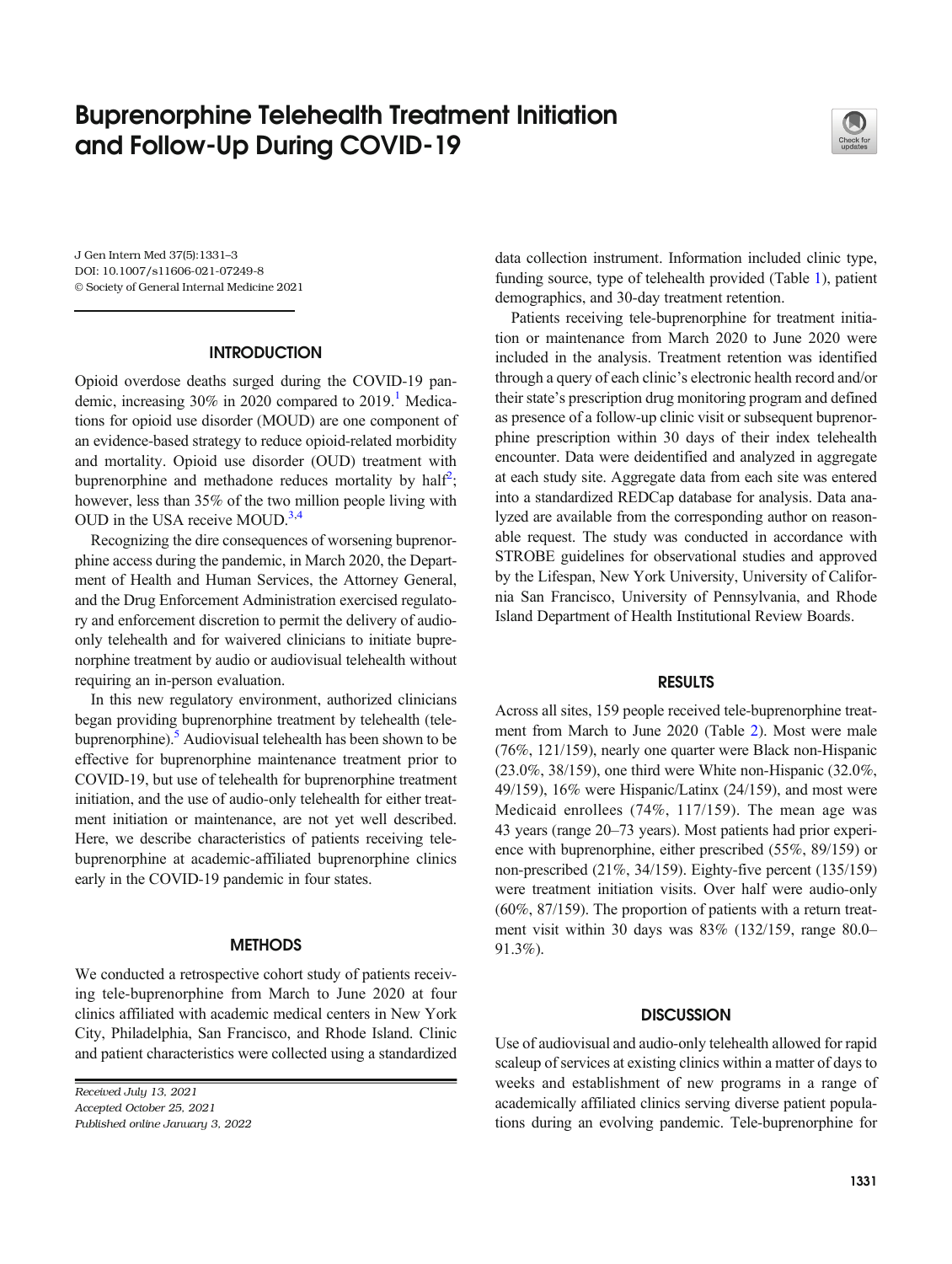<span id="page-1-0"></span>

|                                                    | Site 1<br><b>NYC Health + Hospitals</b><br><b>Virtual Buprenorphine</b><br><b>Clinic</b> | Site 2<br><b>Rhode Island Buprenorphine</b><br>Hotline                                                                      | Site 3<br><b>Zuckerberg San Francisco</b><br><b>General Bridge Clinic</b>                                                                               | Site 4<br>University of Pennsylvania<br><b>Outpatient Substance Use</b><br><b>Treatment Program</b>                                         |
|----------------------------------------------------|------------------------------------------------------------------------------------------|-----------------------------------------------------------------------------------------------------------------------------|---------------------------------------------------------------------------------------------------------------------------------------------------------|---------------------------------------------------------------------------------------------------------------------------------------------|
| Organization<br>type                               | Academic private non-<br>profit, city government                                         | Academic private non-profit                                                                                                 | Academic, county government                                                                                                                             | Academic private non-profit                                                                                                                 |
| Funding source                                     | Government, insurance<br>reimbursement                                                   | Government contract/grant<br>funded (CDC; SAMHSA)                                                                           | Grant funded                                                                                                                                            | Insurance reimbursement                                                                                                                     |
| Clinic type<br>New or existing<br>program          | Bridge clinic*<br>New                                                                    | Bridge clinic*<br>New                                                                                                       | Bridge clinic*<br>Existing, previously did not<br>offer telehealth                                                                                      | Outpatient clinic<br>Existing, previously did not<br>offer telehealth                                                                       |
| Telehealth<br>capability                           | Audio and audiovisual                                                                    | Audio only                                                                                                                  | Audio only                                                                                                                                              | Audio and audiovisual                                                                                                                       |
| Date telehealth<br>visits launched                 | March 27, 2020                                                                           | April 15, 2020                                                                                                              | April 10, 2020                                                                                                                                          | March 23, 2020                                                                                                                              |
| In-person visits<br>Clinic provider<br>specialties | Not offered<br>Addiction medicine,<br>addiction psychiatry                               | Not offered<br>Addiction medicine,<br>emergency medicine, internal<br>medicine, medical toxicology                          | Offered<br>Addiction medicine, family<br>medicine, obstetrics, internal<br>medicine                                                                     | Not offered<br>Emergency medicine,<br>psychiatry                                                                                            |
| Target<br>population                               | People experiencing<br>homelessness; people<br>recently incarcerated                     | People experiencing<br>homelessness; people recently<br>incarcerated; people<br>discharged from the<br>emergency department | People experiencing<br>homelessness; people in<br>COVID-19 isolation/quarantine;<br>people discharged from the<br>emergency department or hospi-<br>tal | People recently incarcerated;<br>people discharged from the<br>emergency department; people<br>calling institutional hotline for<br>support |

Table 1 Buprenorphine Telehealth Program Characteristics

\* Bridge clinics provide treatment initiation and linkage to a provider who can provide maintenance treatment. Bridge clinics may follow patients over several visits until follow-up care is established. The duration of time site clinics continue treatment before maintenance referral varies by clinic and patient

treatment initiation is not only feasible, but most patients continued care in the 30 days following their initial telehealth visit. This is particularly notable because clinic outreach and the patient population served focused on individuals experiencing homelessness, people leaving incarceration, and Medicaid enrollees, many of whom encounter significant financial and logistical barriers to accessing treatment.

There are several limitations to this study. First, all study sites are connected to academic medical centers in urban areas, so findings may not be generalizable to other settings. While

|                                             | <b>Total</b><br>$n(\%)$ | Site 1<br>$n(\%)$ | Site 2<br>$n(\%)$ | Site 3<br>$n(\%)$ | Site 4<br>$n(\%)$ |
|---------------------------------------------|-------------------------|-------------------|-------------------|-------------------|-------------------|
| Number of patients                          | 159                     | 109               | 15                | 12                | 23                |
| Age, mean (range)                           | $43.0(20-73)$           | $45(21-73)$       | 39.8 (20-59)      | $48.7(26-60)$     | $38.4(25-66)$     |
| Sex                                         |                         |                   |                   |                   |                   |
| Male                                        | 121(76.0)               | 91 (83.5)         | 10(66.7)          | 10(83.3)          | 10(43.5)          |
| Female                                      | 38 (24.0)               | 18(16.5)          | 5(33.3)           | 2(16.7)           | 13(56.5)          |
| Race-ethnicity                              |                         |                   |                   |                   |                   |
| Black non-Hispanic                          | 35(23.0)                | 19(18.5)          | 2(13.3)           | 8(66.7)           | 6(26.1)           |
| White non-Hispanic                          | 49 (32.0)               | 27(26.2)          | 10(66.7)          | 2(16.7)           | 10(43.5)          |
| Latinx/Hispanic                             | 24(16.0)                | 21(20.4)          | 0(0)              | 0(0)              | 3(13.0)           |
| Other                                       | 45(29.0)                | 36(35.0)          | 3(20.0)           | 2(16.7)           | 4(17.4)           |
| Patient insurance                           |                         |                   |                   |                   |                   |
| Uninsured                                   | 8(5.0)                  | 8(7.3)            | 0(0)              | 0(0)              | 0(0.0)            |
| Medicaid                                    | 117 (74.0)              | 77 (70.6)         | 9(60)             | 12(100)           | 19(82.6)          |
| Medicare                                    | 25(16.0)                | 21(19.3)          | 3(20)             | 0(0)              | 1(4.3)            |
| Other                                       | 9(6.0)                  | 3(2.8)            | 3(20)             | 0(0)              | 3(13.0)           |
| Prior buprenorphine experience              |                         |                   |                   |                   |                   |
| No                                          | 40(25.0)                | 20(18.9)          | 2(13.3)           | 9(0.8)            | 6(26.1)           |
| Yes, prescribed                             | 89 (55.0)               | 20(18.9)          | 6(40.0)           | 2(16.7)           | 12(52.2)          |
| Yes, not prescribed                         | 34(21.0)                | 14(13.2)          | 11(73.3)          | 1(0.08)           | 5(21.7)           |
| Initiation or maintenance visit             |                         |                   |                   |                   |                   |
| Initiation                                  | 135 (85.0)              | 109(100)          | 15 (100)          | 10(83.33)         | 1 $(4.3\%)$       |
| Maintenance                                 | 24(15.0)                | 0(0)              | 0(0)              | 2(16.67)          | 22 (95.7%)        |
| Telehealth modality                         |                         |                   |                   |                   |                   |
| Audio only                                  | 87 (60.0)               | 52(52.5)          | 15(100)           | 12(100)           | $8(38.1\%)$       |
| Audiovisual                                 | 59 (40.0)               | 47 $(47.5)*$      | 0(0)              | 0(0)              | $13(61.9\%)$      |
| Returned visit within 30 days of initiation |                         |                   |                   |                   |                   |
| No                                          | 27(17.0)                | 20(18.4)          | 3(20)             | 2(16.7)           | 2(8.7)            |
| Yes                                         | 132(83.0)               | 89 (81.7)         | 12(80.0)          | 10(83.3)          | 21 (91.3)         |

### Table 2 Characteristics of Patients Receiving Buprenorphine Telehealth, March–June 2020

\* Patient had video-capable phone; record did not indicate whether audiovisual or just-audio call was performed. Note: % represents percent of total number of patients for which information was available. % may not add up to 100 due to rounding of decimal points